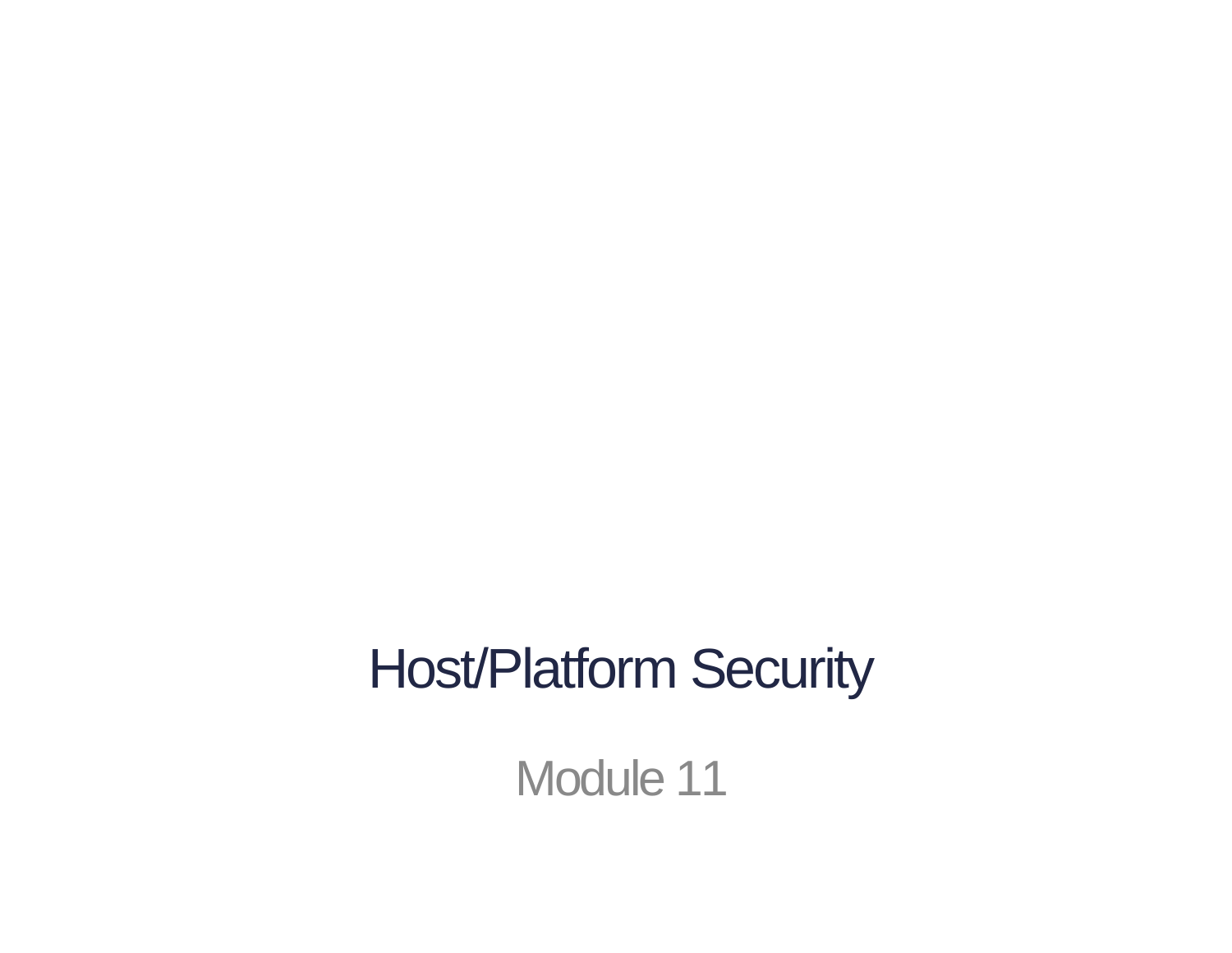## Why is Host/Platform Security Necessary?

- Firewalls are not enough
	- All access paths to host may not be firewall protected
	- Permitted traffic may be malicious
	- Outbound traffic is less restricted
		- A person or software may initiate contact to a malicious site or person
		- An established connection tends to be by bidirectional, so although the connection was initiated from the inside, the attacker can take CONTION Copyright 2013 Iowa State University 2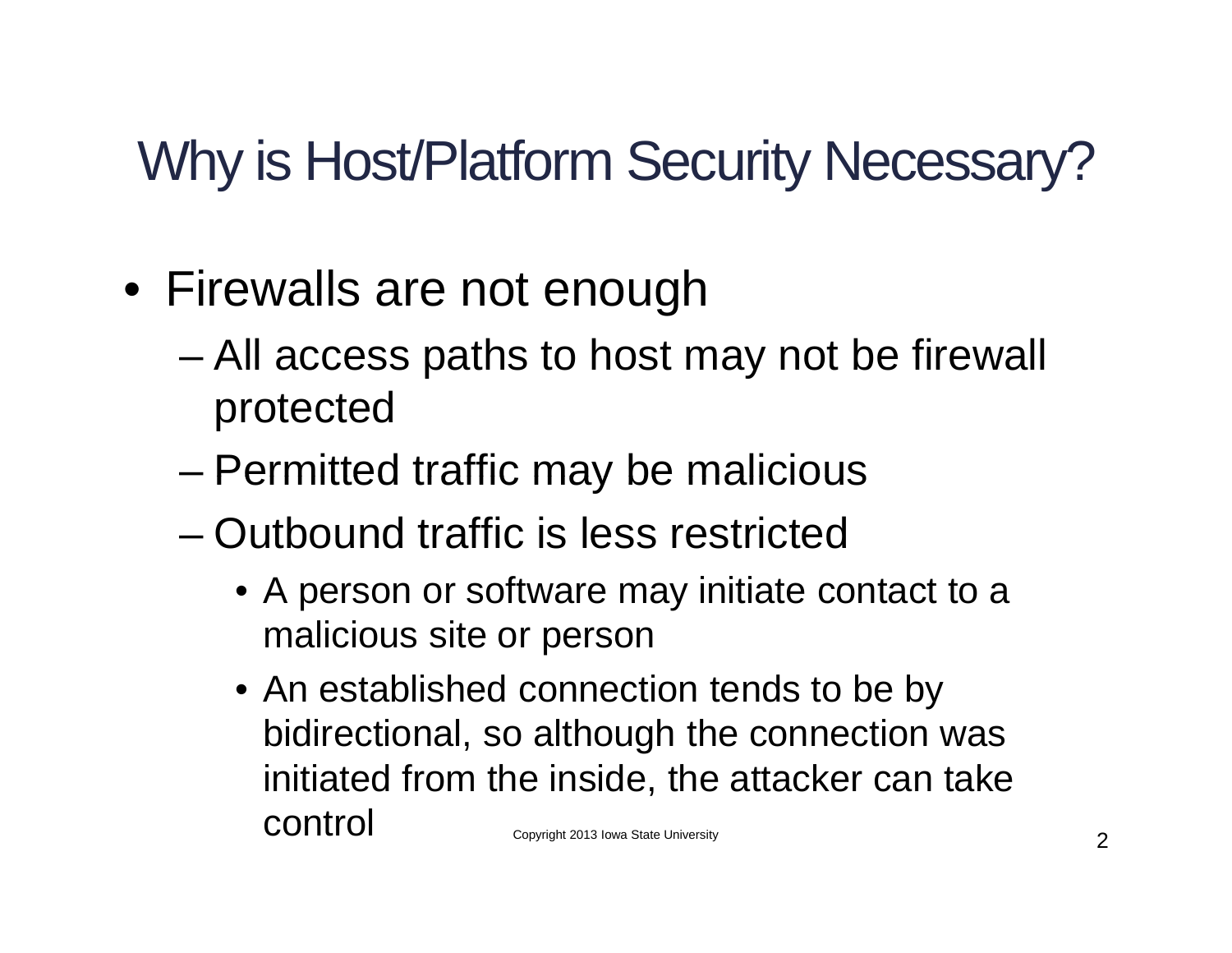### **Necessity**

- Famous Internet security quote related to firewalls:
	- "Hard crunchy shell around a soft chewy center" – William Cheswick
	- The "soft chewy center" refers to the technology and information being protected by the firewall
	- Once passed the firewall, an attacker has an easy time of achieving their objectives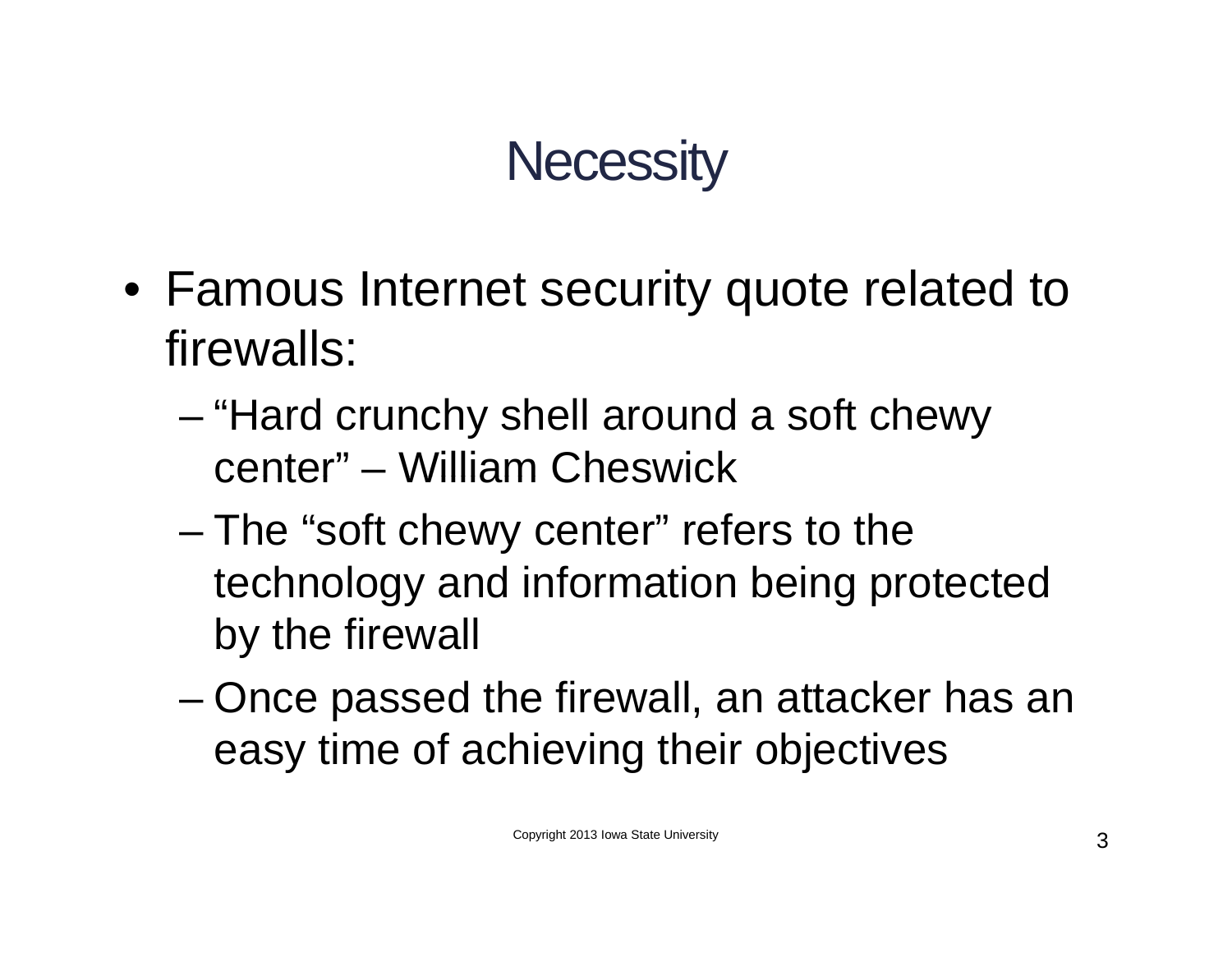### **Necessity**

- Host/Platform Security attempts to:
- Secure a resource by placing protection as close to it as possible
- Adjusting and maintaining the resource so it is ideally not vulnerable to attacks.
	- $-$  Threat x "No Vulnerability" x Impact = No related loss
- When protecting a person, you:
	- Put bodyguards near the protectee
	- Give the protectee body amour if necessary
	- Limit the protectee from risky activities
	- Control access to protectee while at rest Copyright 2013 Iowa State University  $4$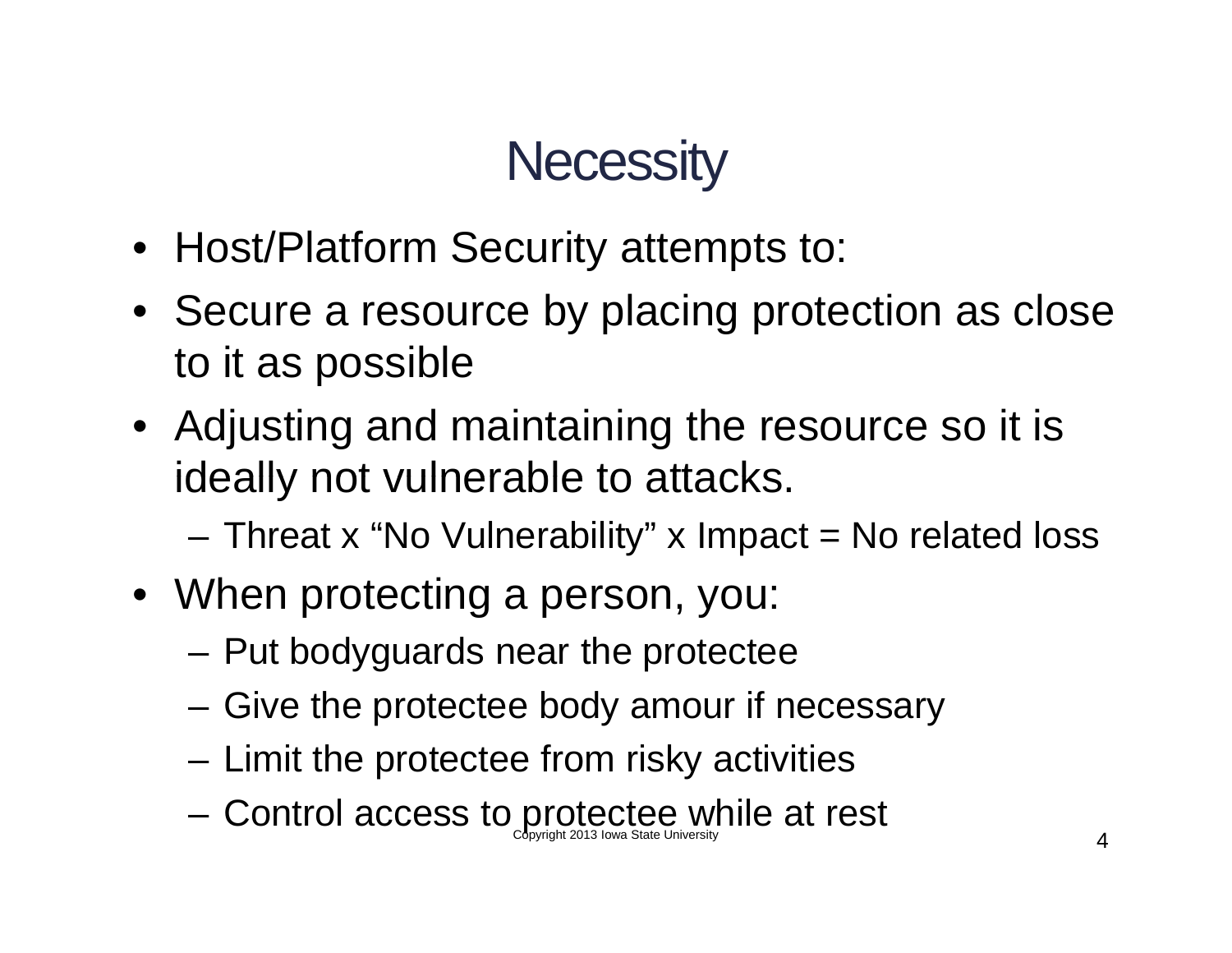### Host/Platform Security

- This topic relates to:
	- Servers especially those that are located in dangerous portions of the network
	- Portable computers and devices that leave the protection of an IT environment
	- Remote or network related threats are typically of greatest concern for servers
	- Portable equipment has the added challenge of being lost or stolen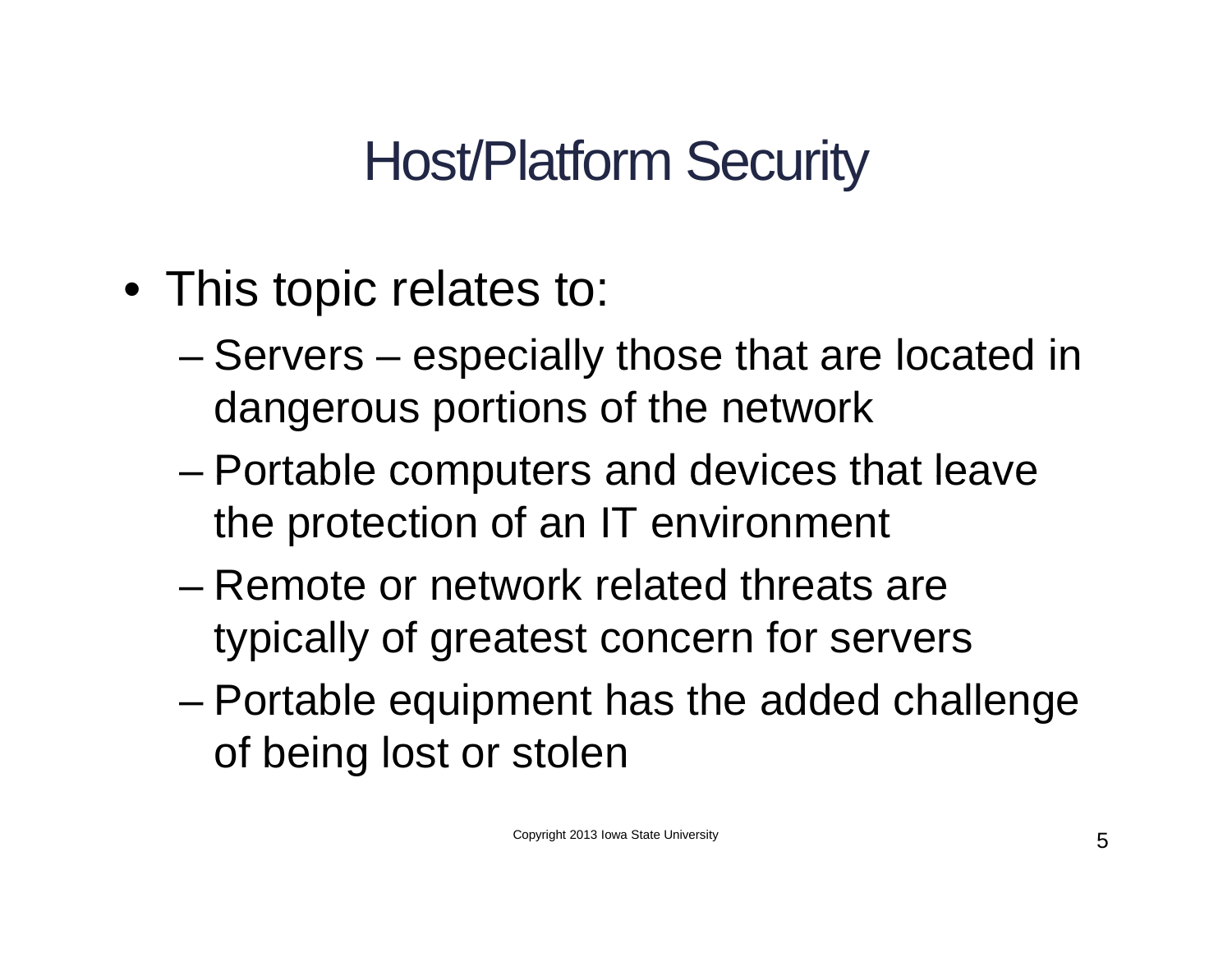Approaches to Host Security

- Computer security is our primary focus
	- Bastion Host "Passive"
		- Bastion is a term the refers to fortifications of a castle or fort. A bastion host is difficult to breach because it has fewer weaknesses.
	- Endpoint security controls "Active"
		- Host firewalls
		- Host Intrusion Detection/Host Intrusion Prevention
		- File system integrity monitoring
		- Disk encryption
		- Strong console authentication

Copyright 2013 Iowa State University 6 and 2013 Iowa State University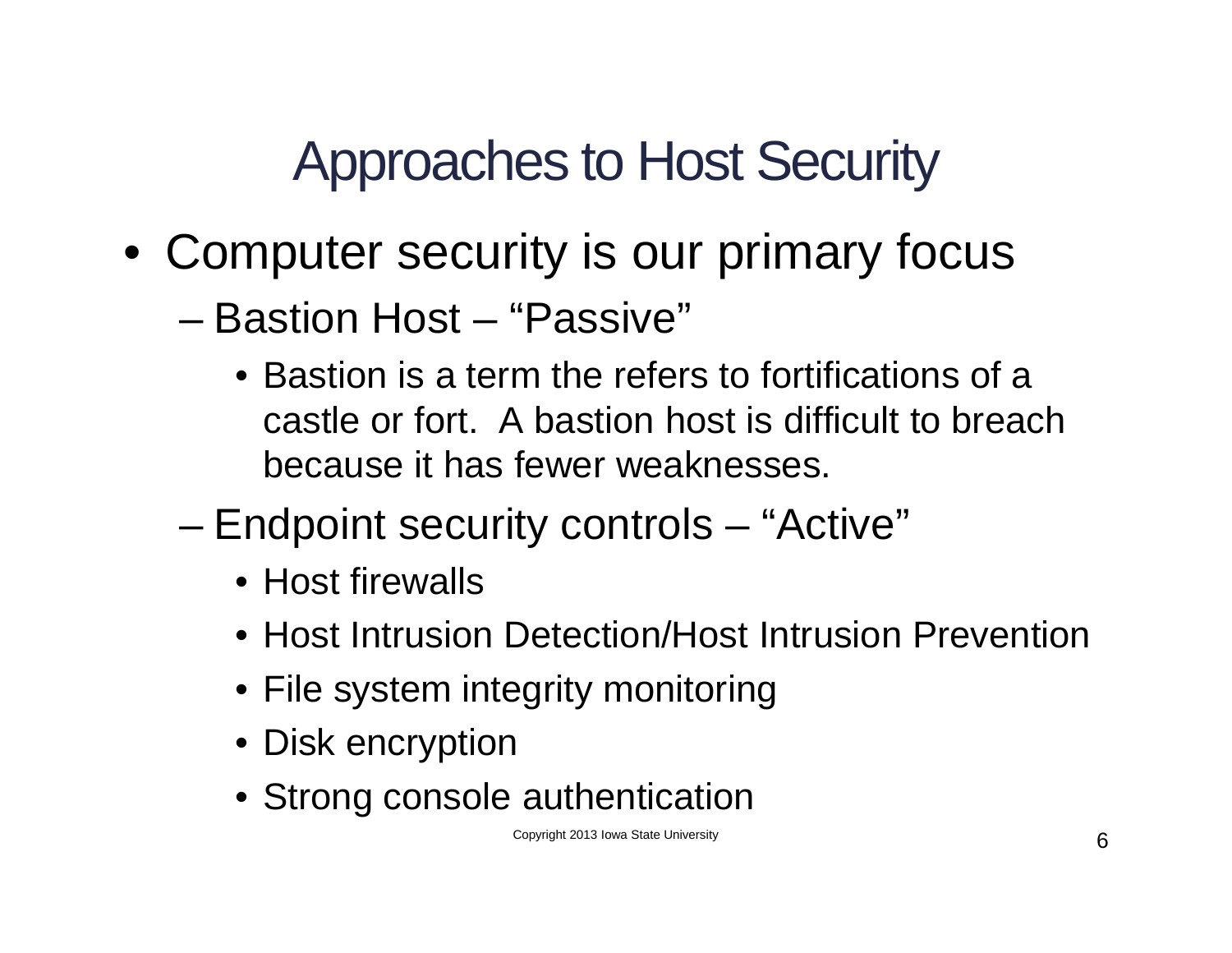### Bastion Host

- Requires a narrow well defined operational role
- Will likely be located in hazardous network environments
	- Another possibility, the host handles highly sensitive information or performs critical computations
		- Other defenses may be protecting, however, risk remains high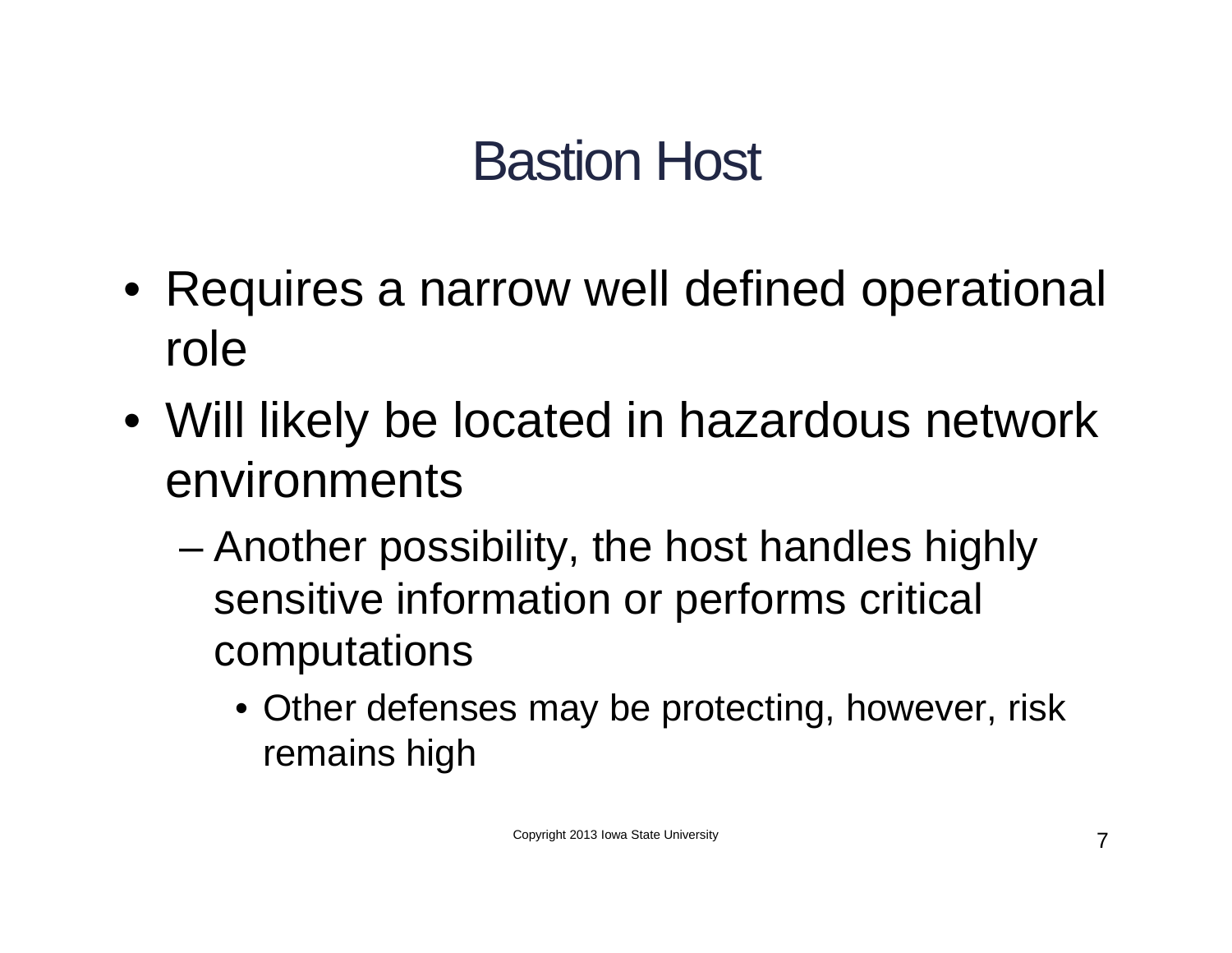### Bastion Host

- In most non-classified settings:
	- Publically available operating system is used
		- OS is "hardened"
		- Service-software security is implemented
			- Service design is evaluated and possibly adjusted
			- Service configuration is evaluated and possibly adjusted
			- Patches are investigated and applied
- Securing devices
	- Hardening checklists are available for some devices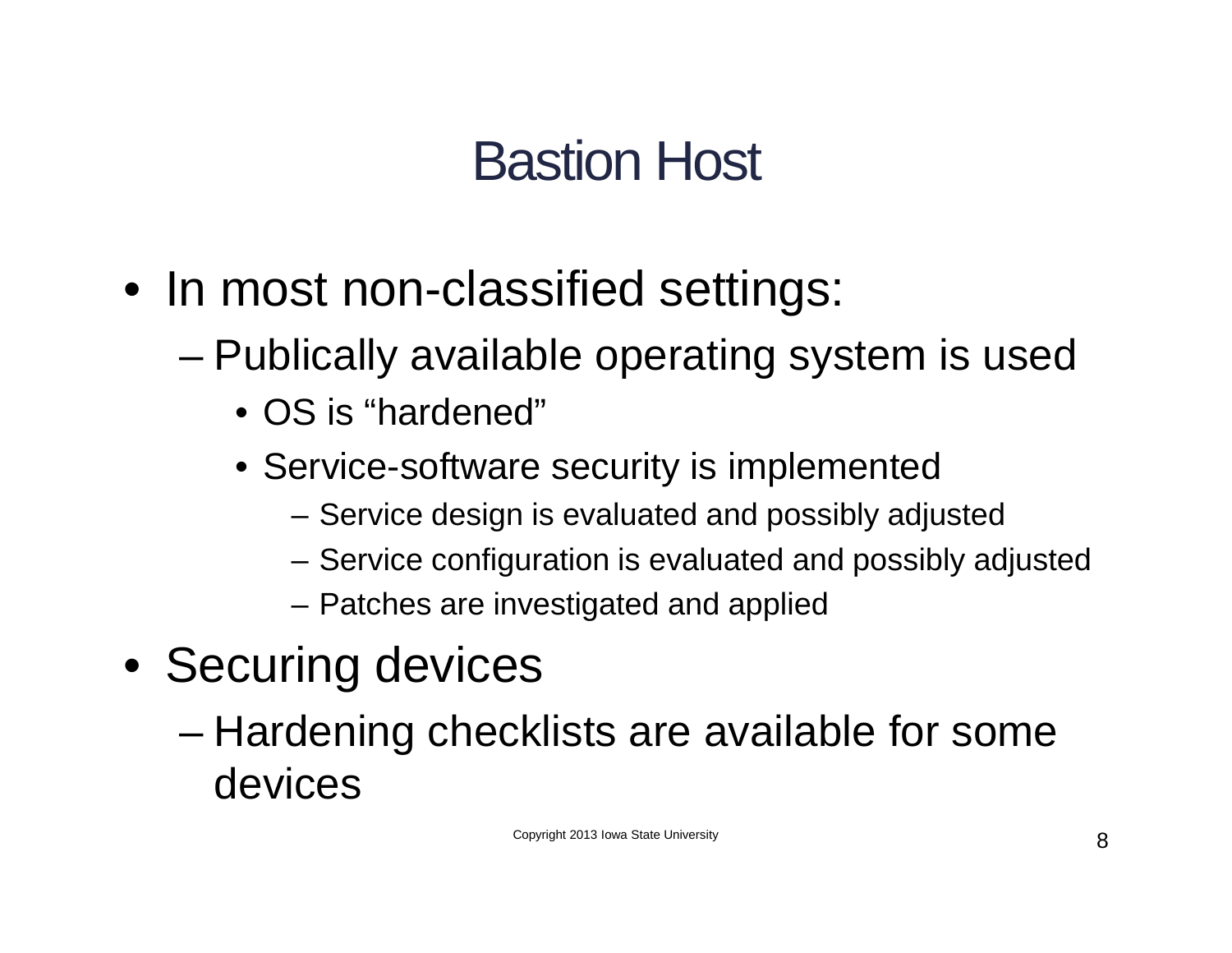## OS Hardening

- Basic idea
	- Only allow what is absolutely necessary to run or even exist on the system.
	- Secure those applications, services and libraries that will run on the system.
		- Patch vulnerabilities when patches are available
		- Configure every functional element (command line utilities, services, applications) conservatively
			- Conveniences may need to be disabled
			- Limit trust prepare for malicious change and replacement on system or another system it trusts Copyright 2013 Iowa State University **9**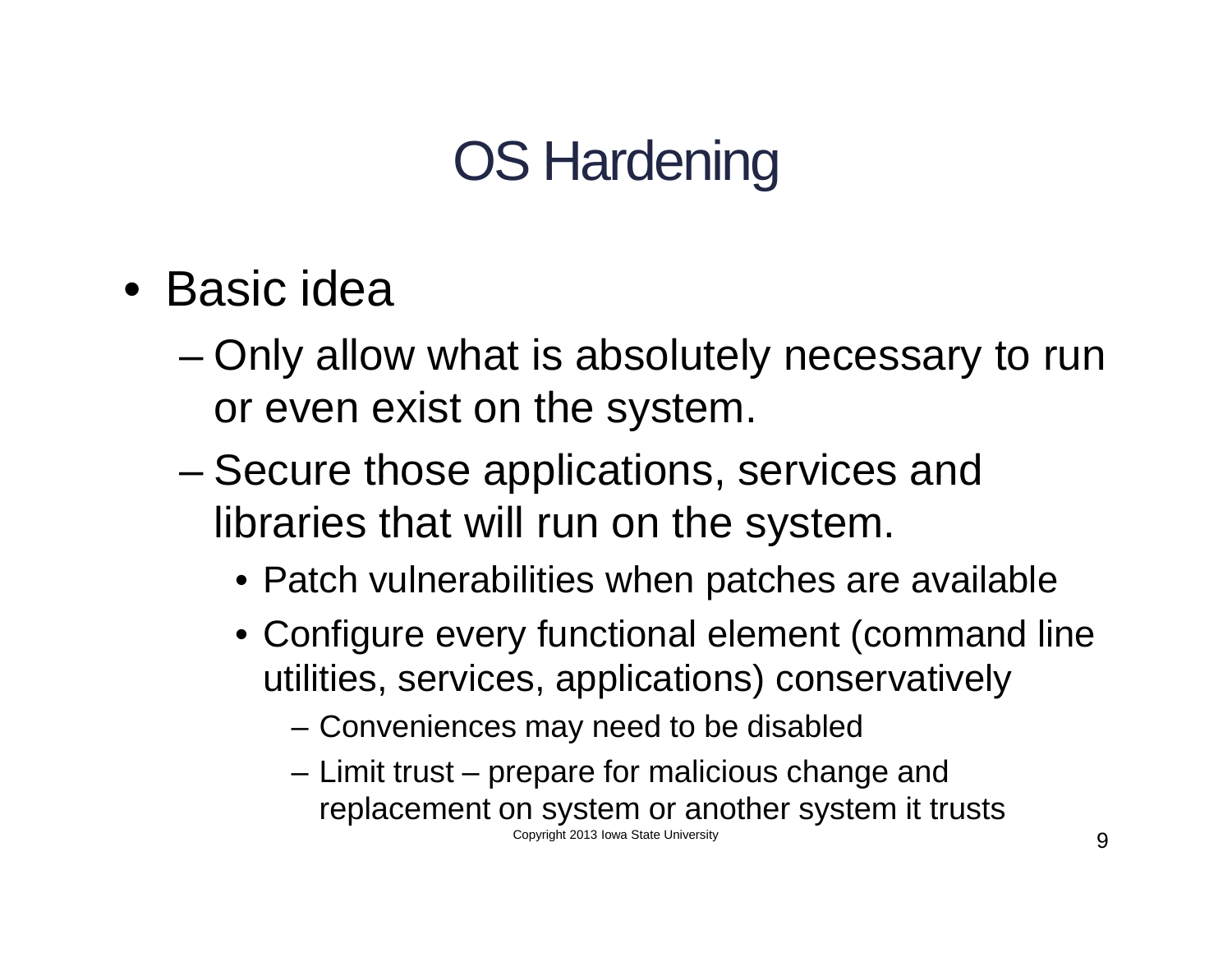## OS Hardening

- Side effects:
	- Good: The attack surface has been reduced. There is less for an attacker to exploit.
	- Bad: The system will be harder to manage, which means requiring more time and possibly more people than a less secure system.
	- Bad: Dependency between applications and OS libraries and OS services may may result in broken apps. The supporting features may be too risky to allow. Copyright 2013 Iowa State University  $10$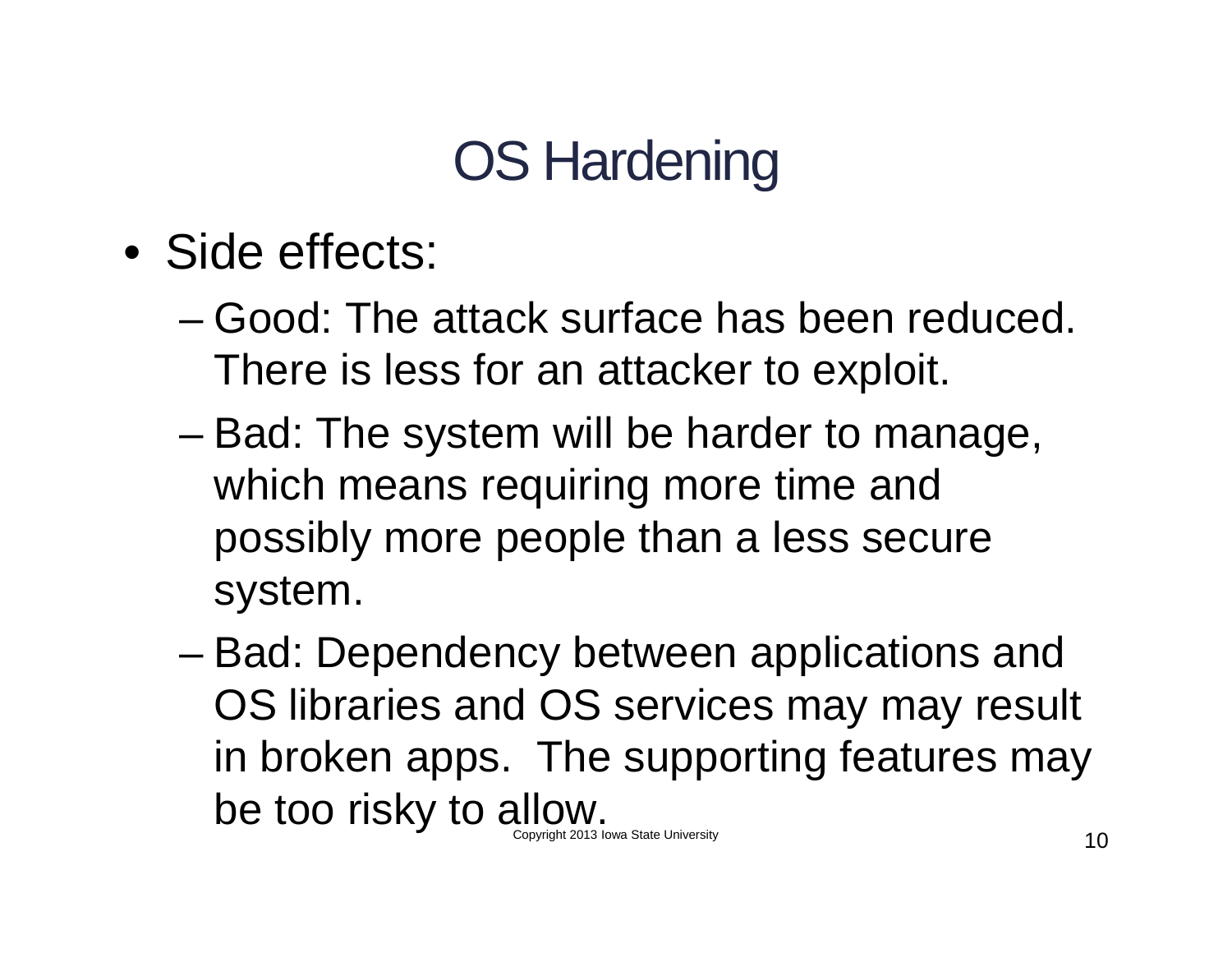Services-Software Security

- In-house developed software should follow secure coding best practices
- Limit the complexity of the deployed service if possible
- Limit access to service's dataset and configuration information
- Carefully consider how service is configured and managed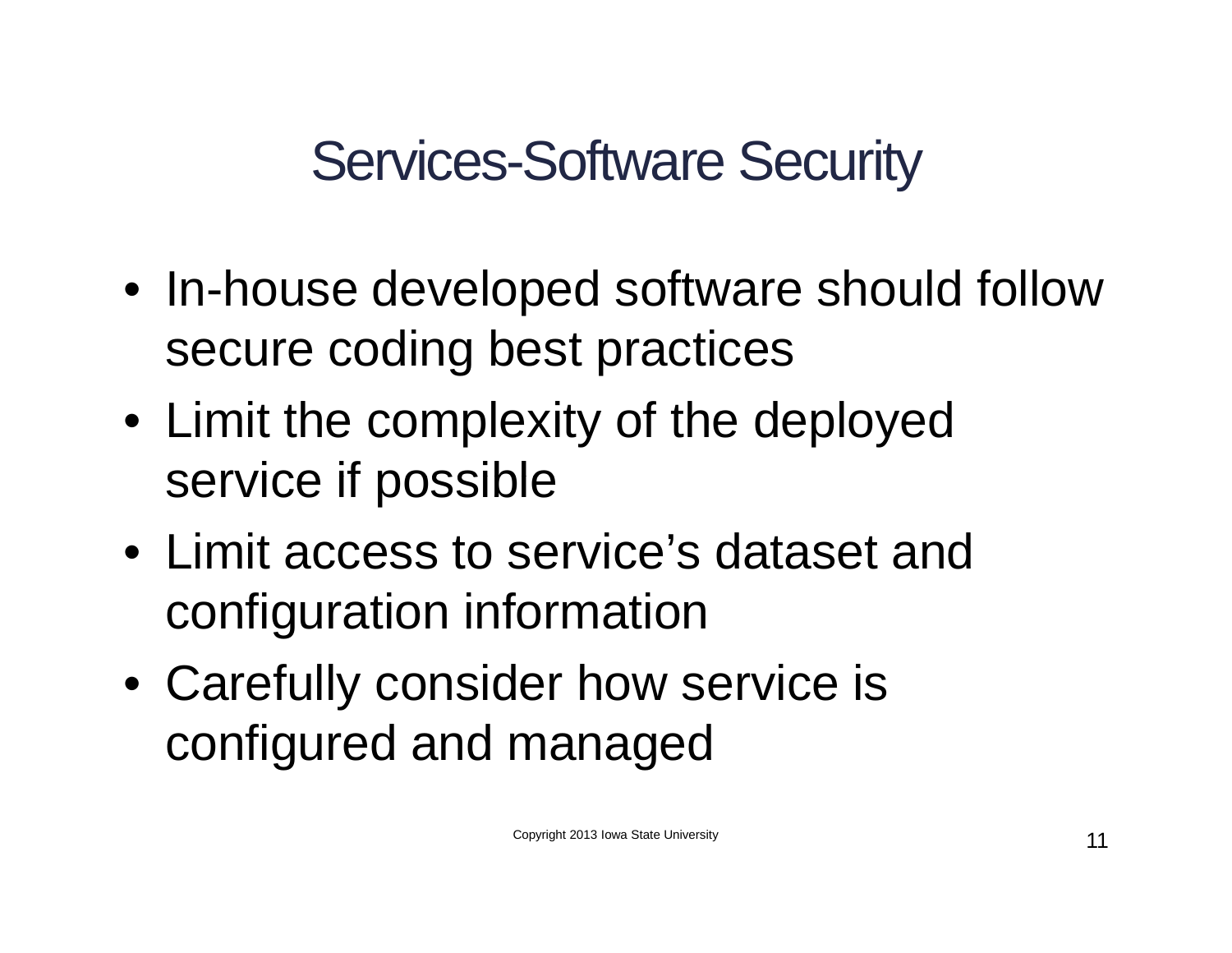Service-Software Security

- Network services responding to requests may be asked to respond to a malicious requestor.
	- Require authentication when possible
	- Filter request content by removing or modifying requests that may contain attempts to exploit input processing vulnerabilities
	- Patch services when patches are available
	- Limit features available to only those necessary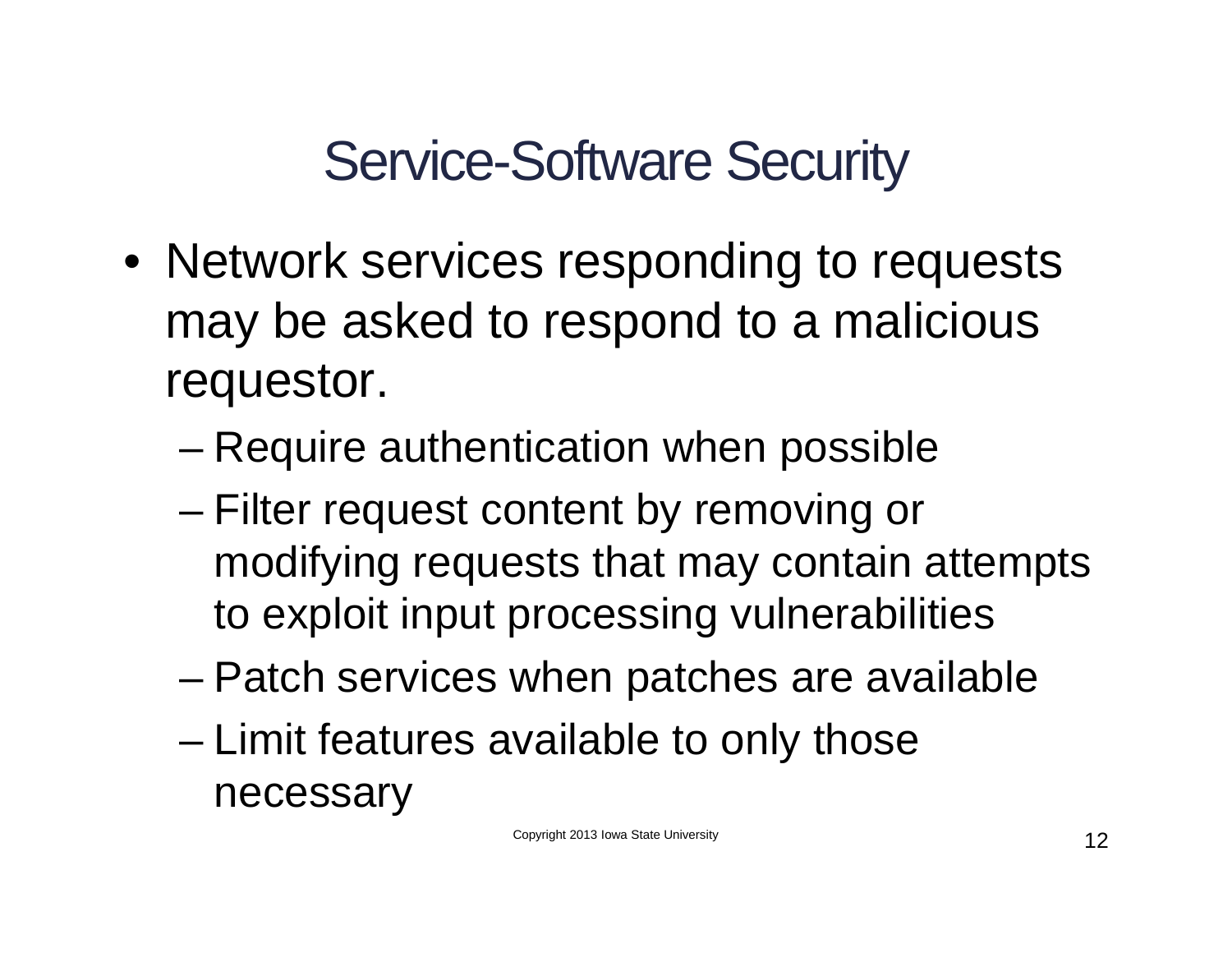### Ideal Bastion Host

- Host can survive in dangerous environment with no external supplemental protection (e.g. firewalls)
- It is hard to be confident when:
	- Future vulnerabilities are unknowable and potentially some current vulnerabilities are being kept secret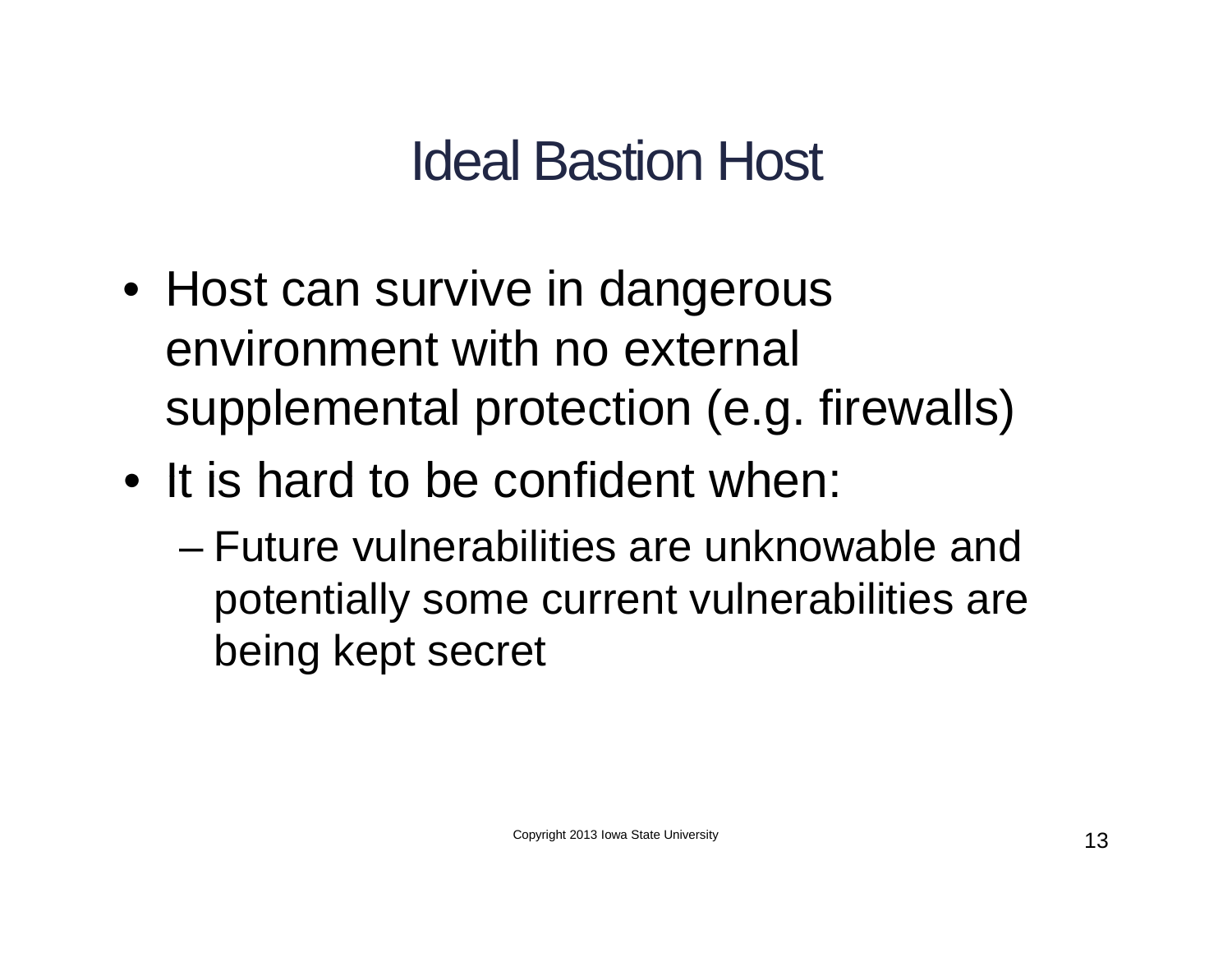## Endpoint Security

- Term traditionally refers to security for user devices, but servers may benefit from this technology
- Types of technology
	- Firewall
	- TCP wrappers for services
	- HIDS/HIPS
	- Anti Virus
- File system integrity monitor
- Disk encryption
- Strong console authentication

Copyright 2013 Iowa State University **14**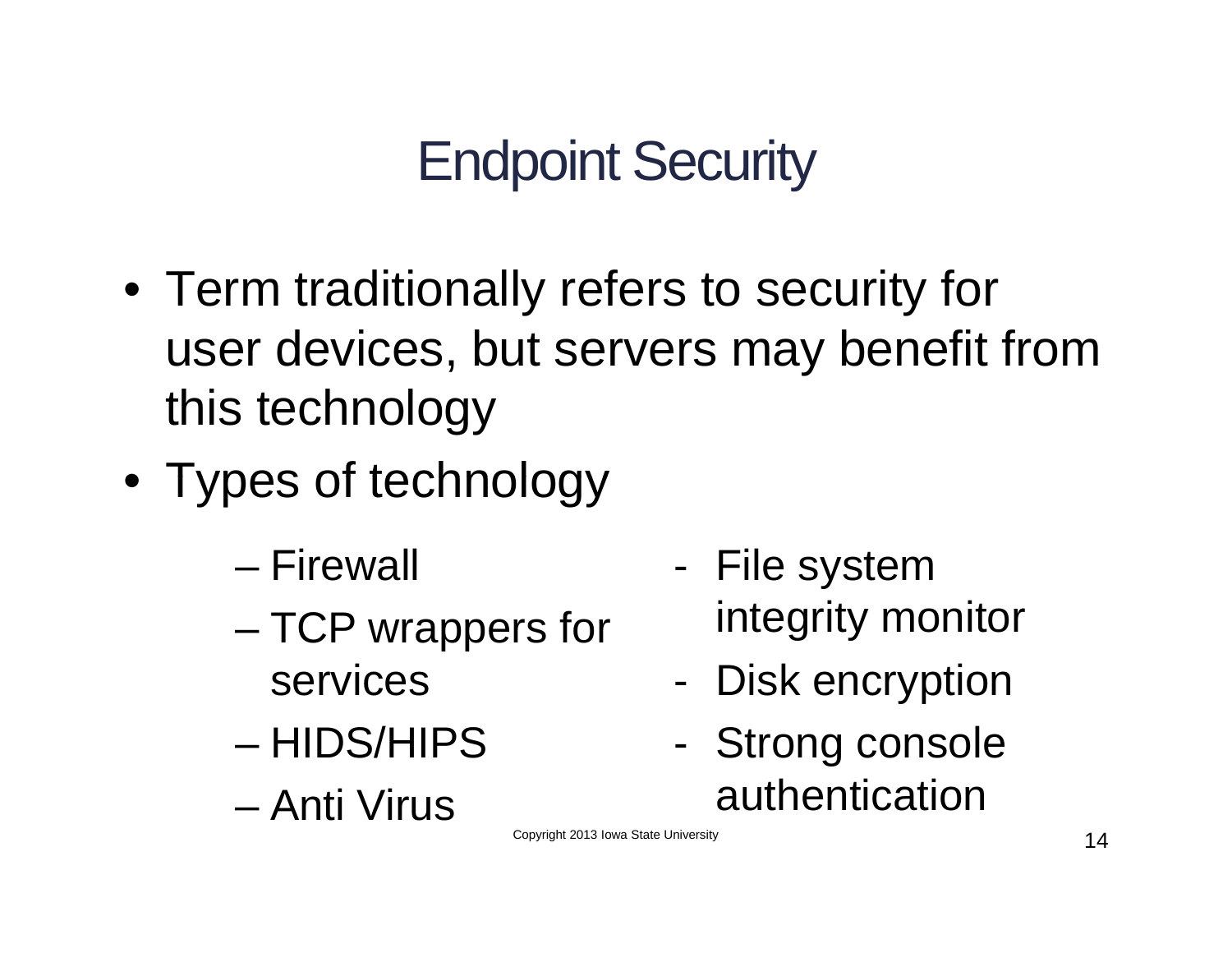### Host-Based Firewall

- Host based firewalls
	- Protect TCP/IP stack from connection attempts permitted by network firewall or originating from behind the firewall
		- Another host on LAN may have been compromised
	- Some will limit which processes may use the network
		- Rouge software or malware may attempt to connect out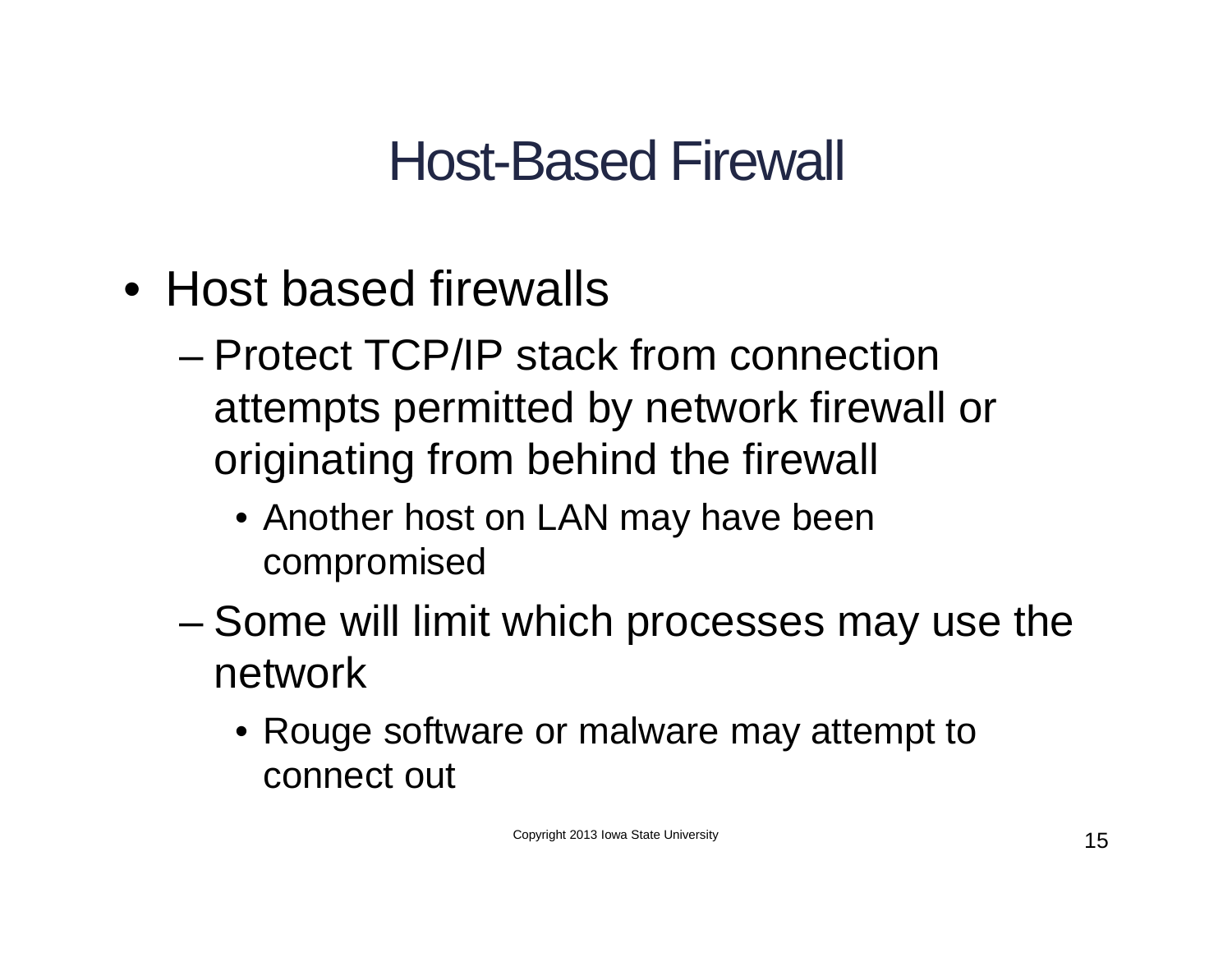### TCP Wrappers

- Concept: Security services listening on open TCP and UDP ports that allow only authorized IP addresses to connect to a TCP or UDP service.
	- Modular network access control
- Primarily a Unix and Linux security option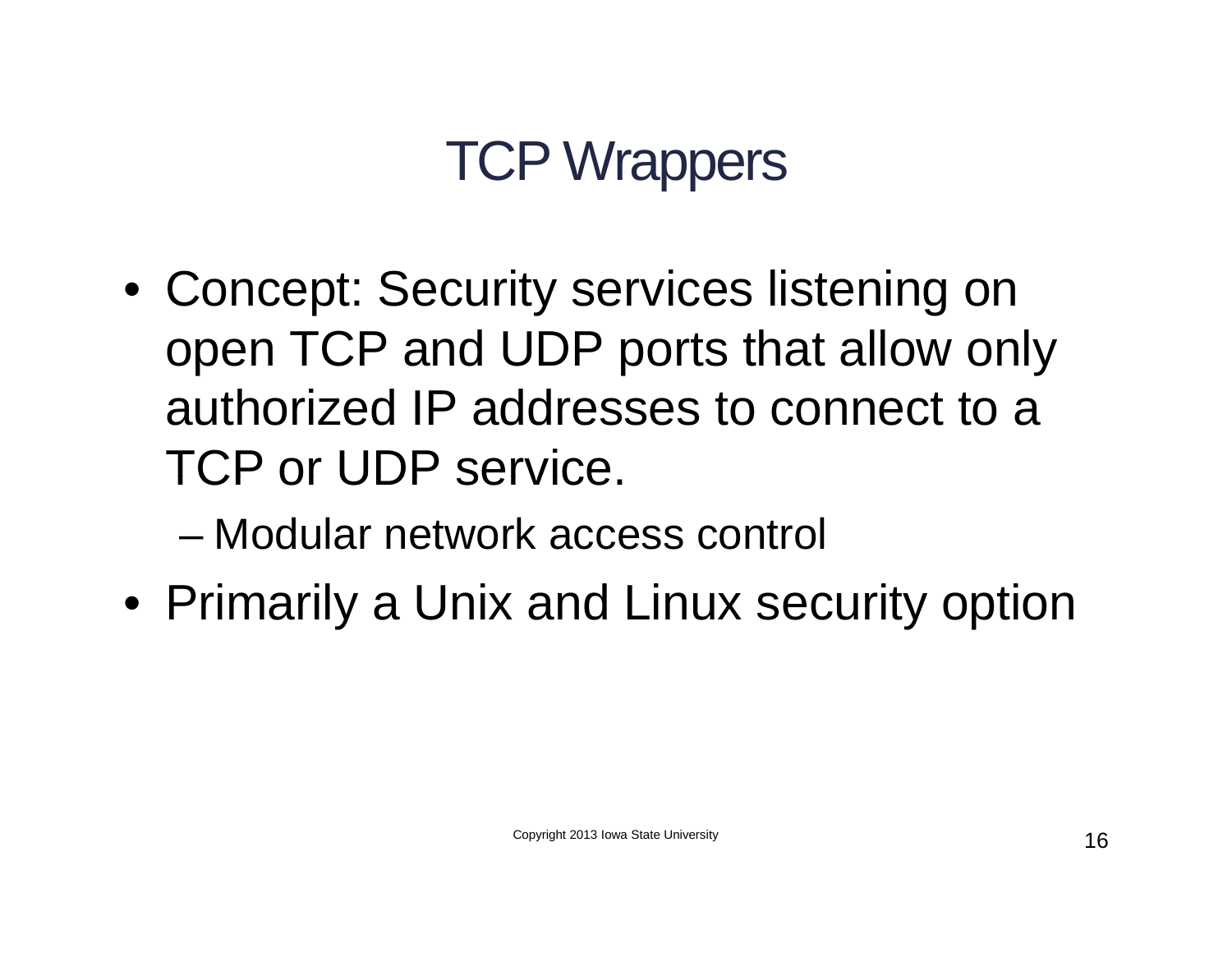## HIDS/HIPS

- Host Intrusion Detection System (HIDS)
	- Monitors logs and other vital operating system data looking for malicious activity
	- Alerts administrators if events of concern occur
- Host Intrusion Prevention System (HIPS)
	- Some solutions are policy oriented, and will deny behavior not consistent with policy
	- Some solutions use operating patterns to determine an intrusion and will stop activities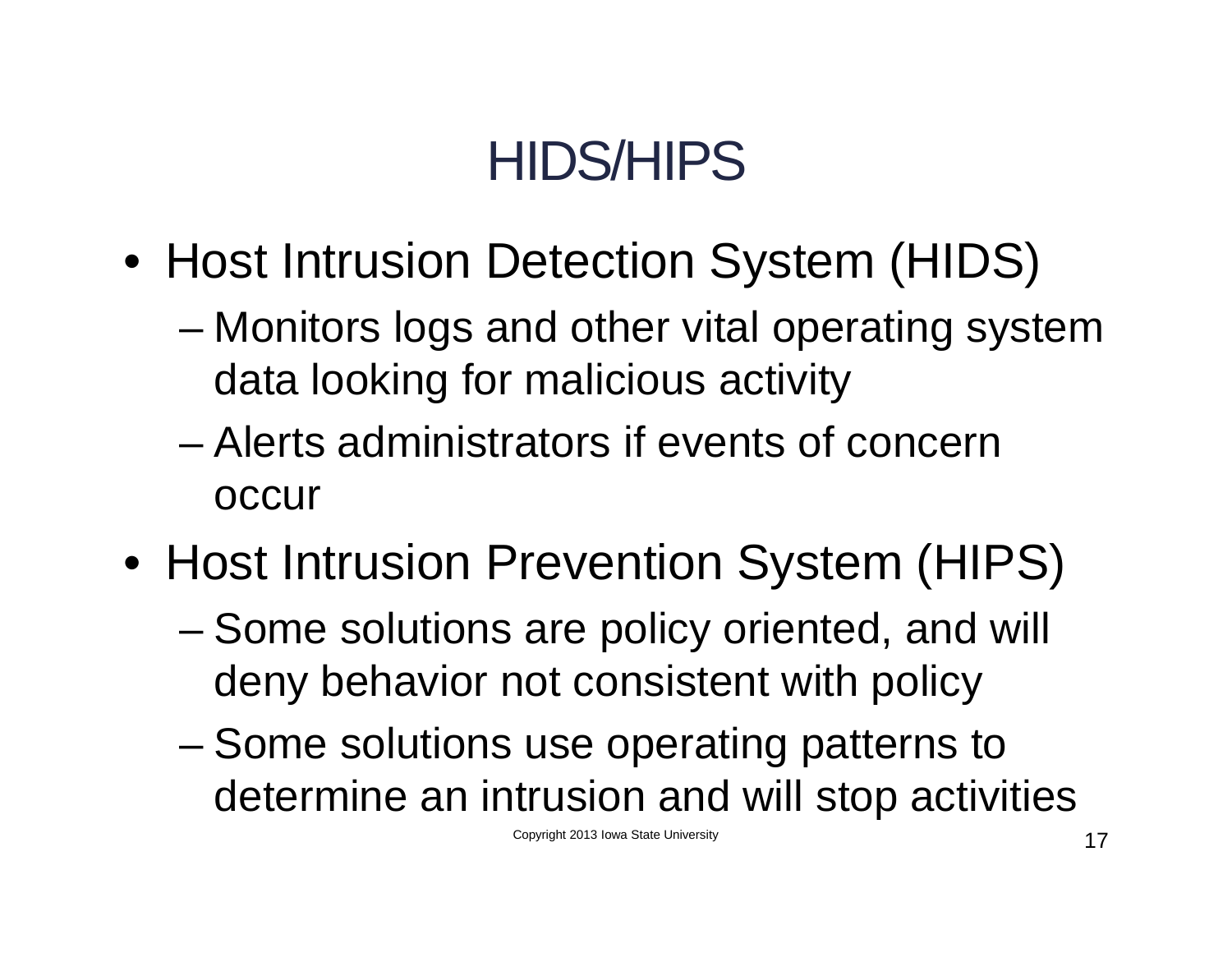### Anti-Virus

- Malware is a significant threat to the environment
	- Primary targets are hosts and devices
- Server oriented anti-virus may be helpful
	- Preventing malware from exploiting server vulnerabilities
	- Cleaning up malware that successfully loaded on the host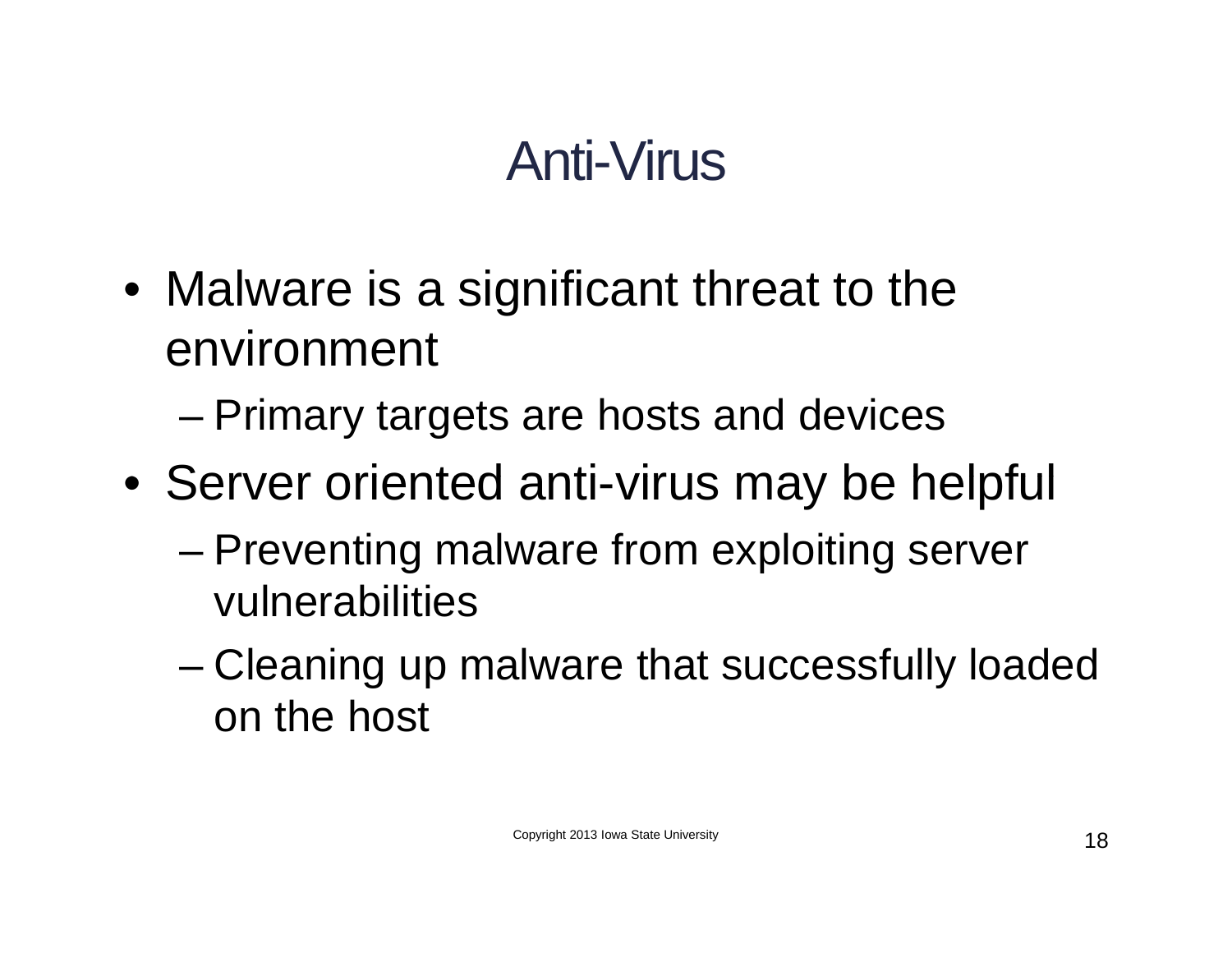File System Integrity Monitor

- Host file systems contain thousands of files in hundreds of directories
- Integrity monitoring checks for content change in files and directories
	- Detected:
		- New files and directories
		- Removed files and directories
		- Changes to files and directories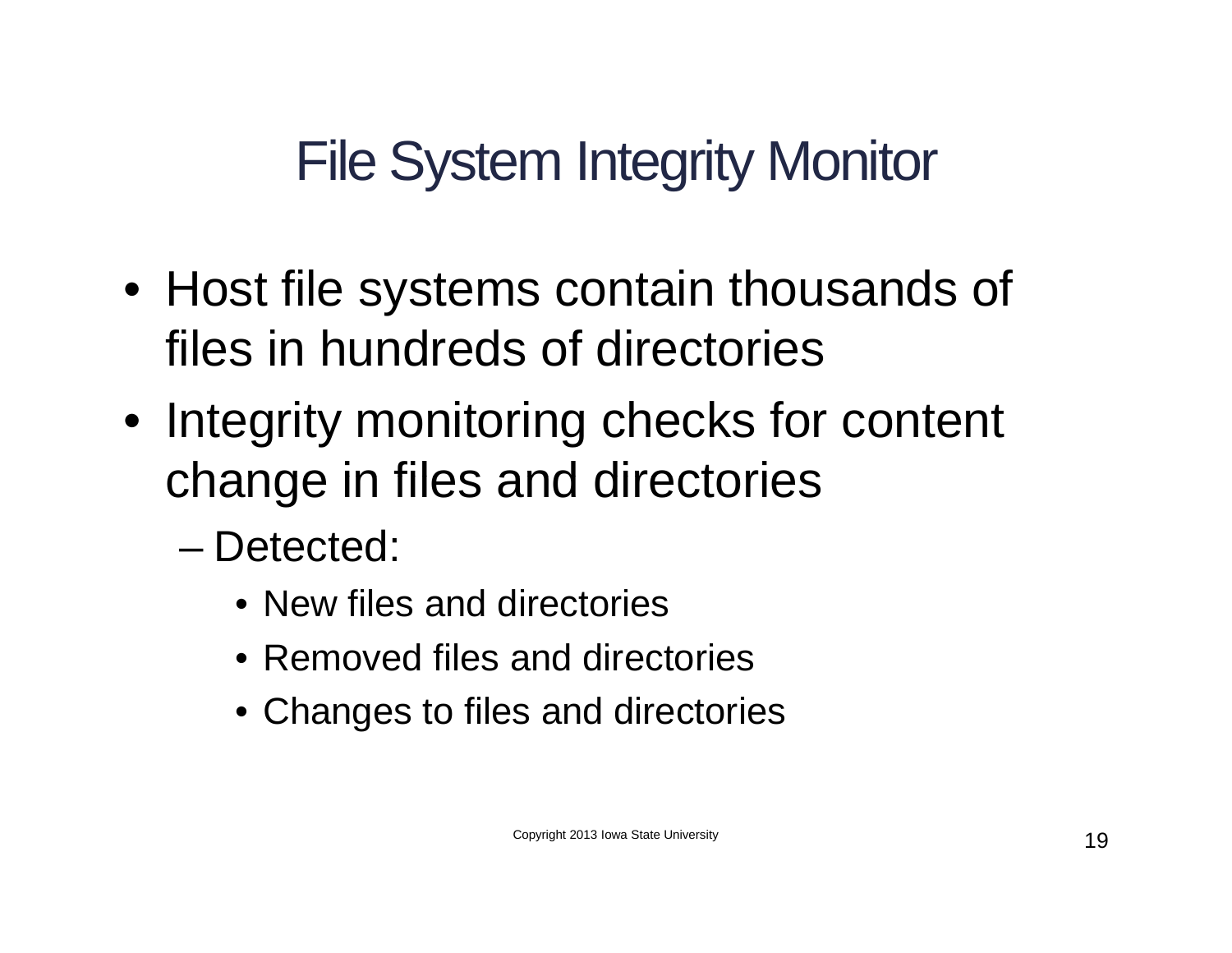# Disk Encryption

- Encryption of the entire disk
- This technology is most relevant to systems that are anticipated to be moved around
	- Laptops
	- Portable devices
- Once the system successfully starts the encryption is no longer relevant
	- A server's file system is accessible most of the time, because it remains online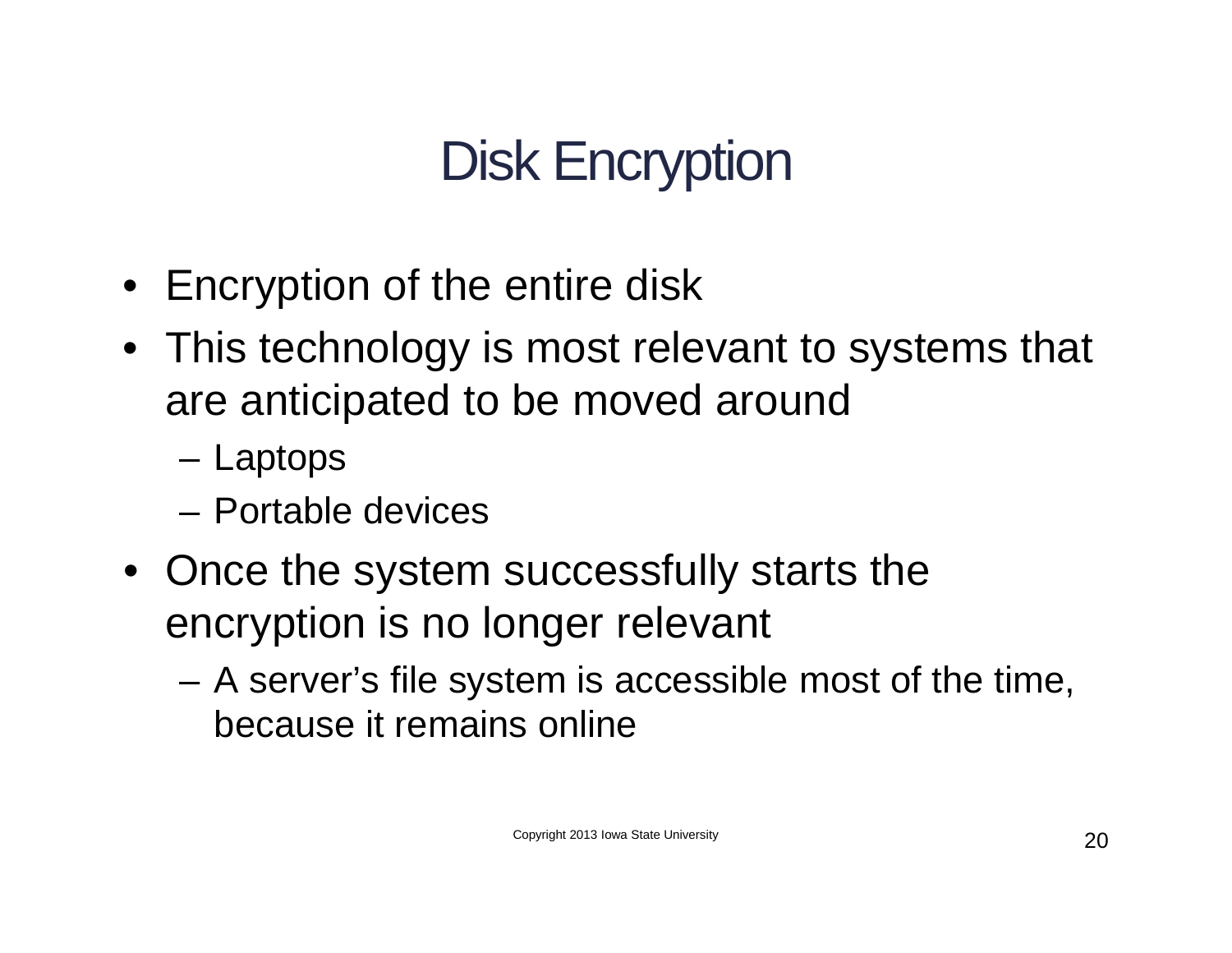### Strong Console Authentication

- Password authentication for privileged accounts is inadequate
	- Exposure resulting from unencrypted networking
	- Keystroke logging on remote client and possibly on server
	- Deliberate or accidental credential sharing
	- Password reuse exposes every host configured with same password
	- Password storage can be compromised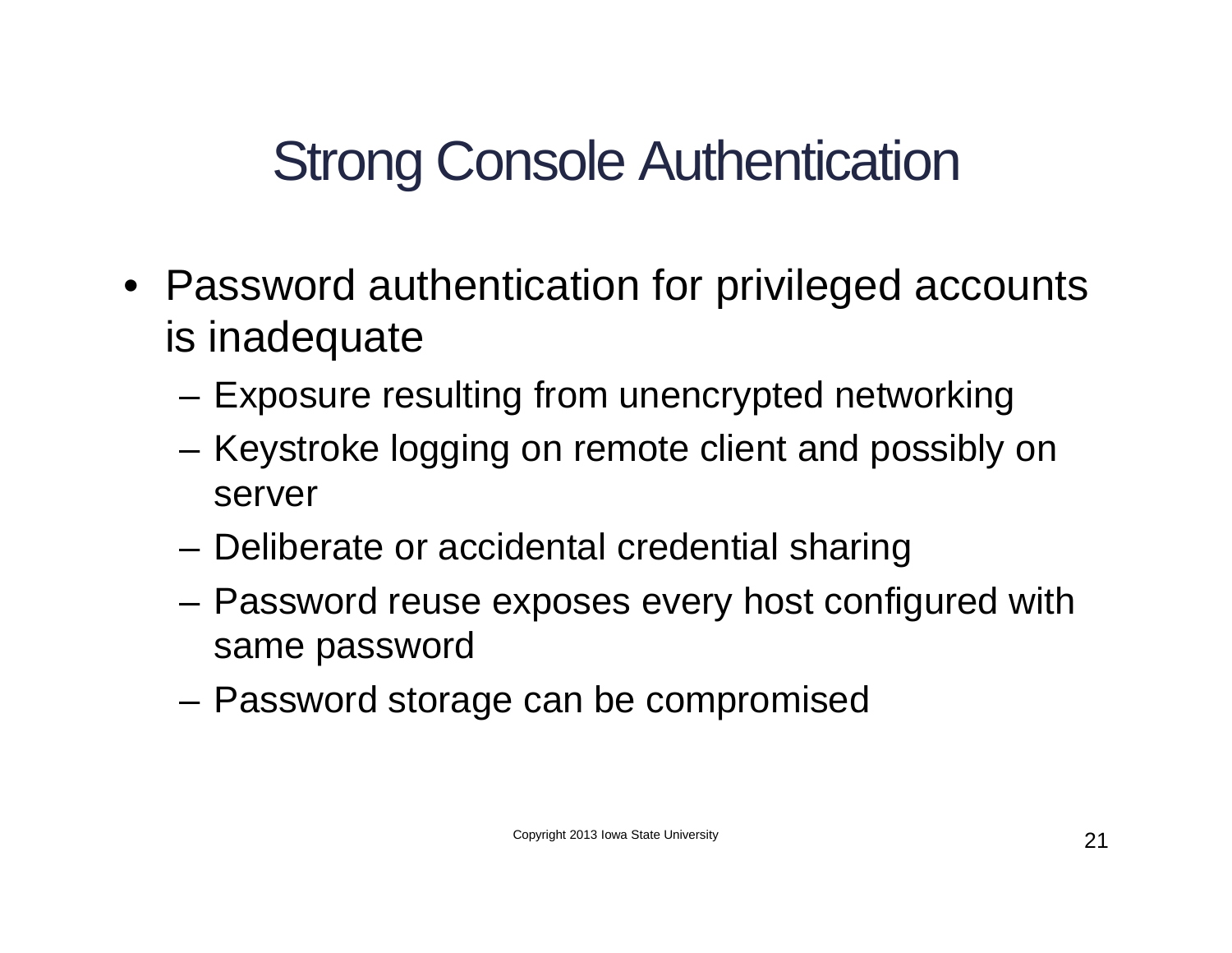## Strong Authentication

- Qualities
	- Multi-factor that relies on a combination of:
		- What you know?
		- What you have?
		- What you are?
	- Authenticator is non-reusable or one time use
		- Time based schemes (e.g. Google 2-Step authentication) are subject to reuse
			- Screen scraping trojans can capture entry and enable reuse within time window